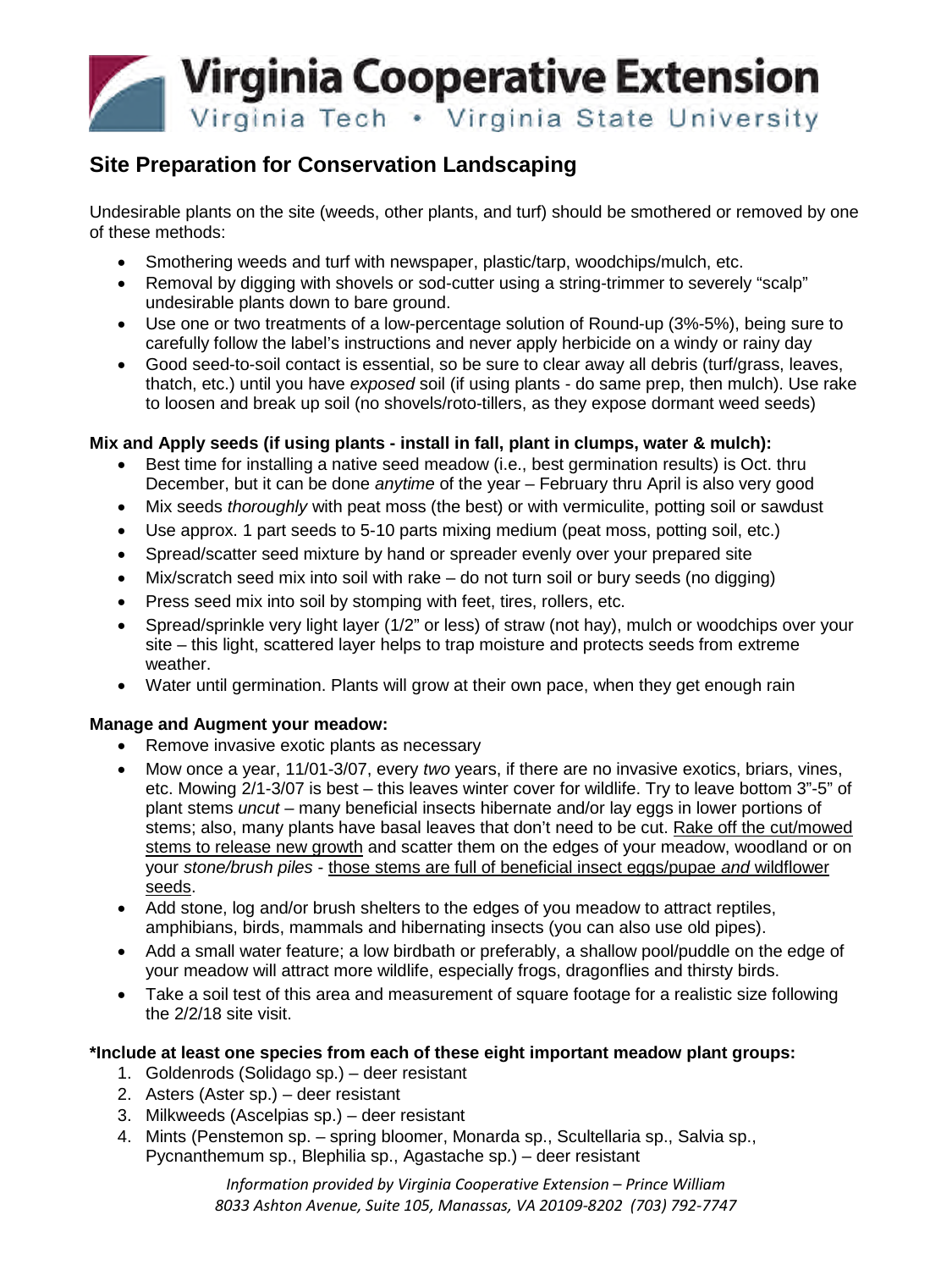

- 5. Eupatoriums (Eupatorium sp.)
- 6. Ray-flower Composites, Sunflowers, Susans, Sneezeweeds and Coneflowers (Helianthus sp., Heliopsis sp. Rudbeckia sp., Helenium sp., Echinacea sp., Ratibida sp.)
- 7. Evening Primroses and Sundrops (Oenothera sp.)
- 8. Legumes/Pea Family (Cassia/Senna sp., Desmodium sp., Chamaecrista sp., Baptisia sp.)

#### **If space and site-conditions allow, adding a few of the following unique species will greatly increase your meadow's wildlife value and variety of bloom times:**

- Cup Plant (Silphium perfoliatum)
- Blazing Stars (Liatris sp.)
- New York Ironweed (Vernonia noveboracensis)
- Pasture Rose (Rosa carolina) & Virginia Rose (Rosa virginiana)
- Turtlehead (Chelone glabra)
- Downy Phlox (Phlox pilosa) & Wild Sweet William (Phlox maculata)
- Wild Strawberry (Fragaria virginiana)
- Common Dogbane (*Apocynum cannabinum) deer resistant*
- Nodding Onion (Allium cernum) or Meadow Garlic (Allium *canadense) spring bloomer, deer resistant*
- Wild Columbine (Aquilega canadensis) spring bloomer
- Violets (Viola sp.) spring bloomer
- Wild Geranium (Geranium maculatum) spring bloomer
- Golden Alexanders (Zizia aurea)– spring bloomer
- Golden Ragwort/Golden Groundsel (Packera aureus) spring bloomer

#### **Use** *at least* **4 species of the following Native Grasses; select several from each season group to ensure the essential structure, shelter & food grasses provide on a year-round basis: Warm-season species**

- Little Bluestem (Schizachyrium scoparium)
- Big Bluestem (Andropogon gerardii & furcatus)
- Side-oats Grama (Bouteloua curtipendula)
- Indian Grass ( Sorghastrum nutans)
- Purple Top Grass (Tridens flavus)

#### **Cool-season species**

- Deer Tongue (Panicum/Dichanthelium clandestinum)
- Bottle Brush Grass (Hystrix patula)
- River Oats (Chasmanthium latifolia)
- Wild (native) Ryes (Elymus sp.)
- Sedges (Carex sp.)

For more plant suggestions, see *NRCS Virginia Plant Establishment Guide* for Northern Piedmont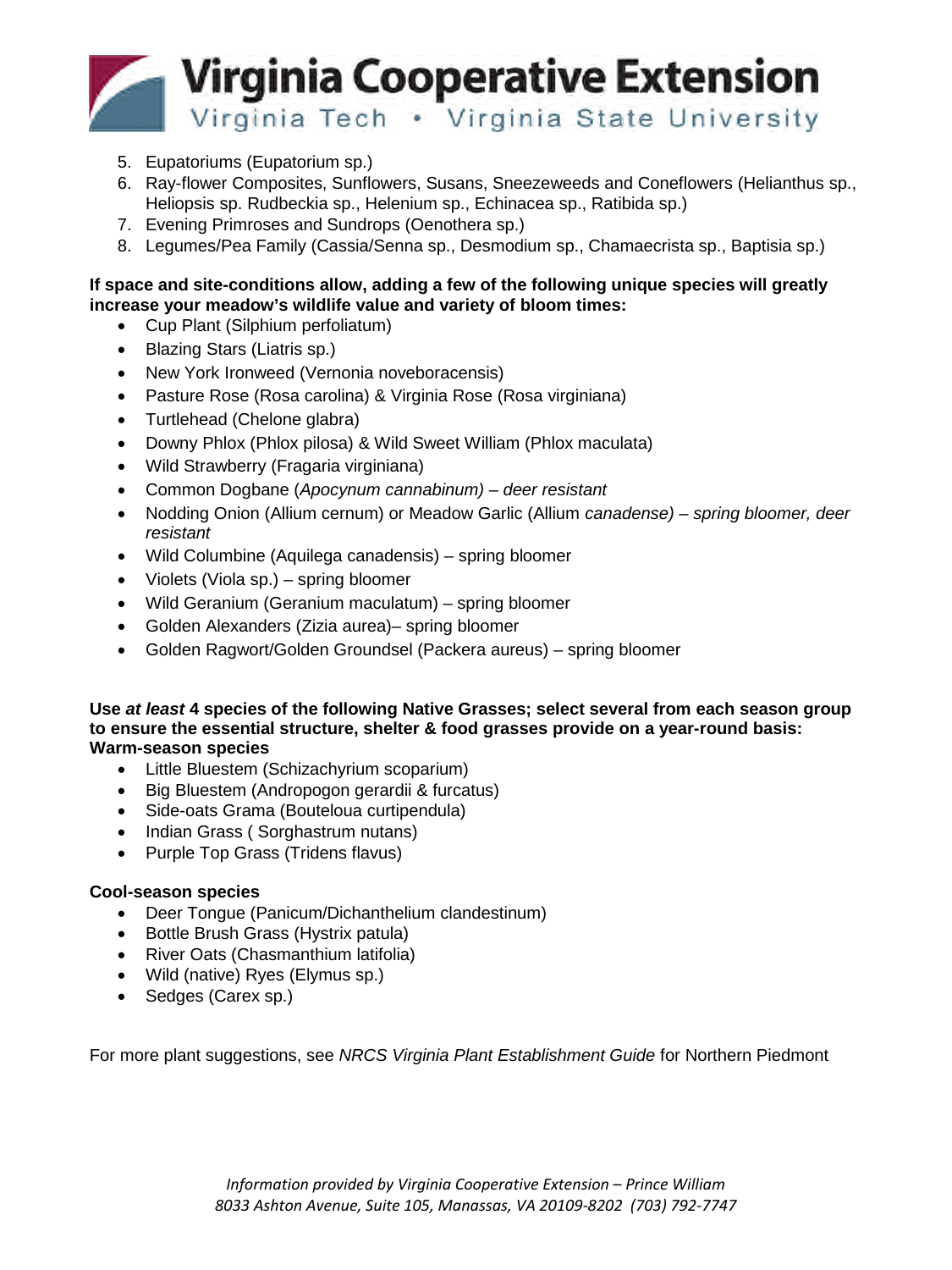

## **Rain gardens**

Once you have identified possible locations for your rain garden, test the soil. The success of your rain garden depends heavily on the infiltration rate of the soil. You can determine the rate with a simple procedure.

- Dig a 12-inch deep hole at the proposed site of your rain garden and fill it completely with water.
- Allow the water to sit for at least an hour so that the soil can saturate.
- Refill the hole so it is full. From this point on, observe to see if the water drains into the soil.
	- $\circ$  If the water drains within 48 hours, the site is suitable for a rain garden, however it is highly recommended that the soil be amended with some compost and sand
	- o If the water does not drain in 48 hours, select a different location or amend or replace the soil and install an underdrain. It may be easier to choose another location
- You may choose to run the infiltration test more than once, in the same hole or in different holes, to ensure an accurate result.

Herbaceous plant (h), shrub (s) and tree (t) selections for different areas of rain garden:

Basin - This area will be the deepest and hold the most water for the most amount of time. The plants listed below are tolerant of inundated (flooded) conditions upwards of six inches, meaning that they can tolerate standing water for a period of time. Ideally, the rain garden and amended soil should allow infiltration of rainwater within 24 hours.

Slope - This area will hold water but will drain much sooner than the Basic. This zone is likely to hold several inches of water during and immediately after a rain event, depending on construction of the raingarden.

Border - The upper or transition zone between the rain garden and the non-garden area. This area will receive water infrequently; during very heavy rain events and will drain the fastest. It will be the most similar to typical garden areas, depending on the individual's watering practices. Almost any typical garden plant will work in this zone. Just be sure to use native plants to enhance wildlife habitat.

| <b>Basin (lowest point)</b>           | <b>Slope</b>              | <b>Border (transition between</b> |
|---------------------------------------|---------------------------|-----------------------------------|
|                                       |                           | landscape and bio retention       |
| Monarda fistulosa (h)                 | Clethra ainifolia (s)     | Viburnum prunifolium (s)          |
| Mornarda didyma (h)                   | Elymus virginicus (h)     | Viburnum dentatum (s)             |
| Eupatorium purpureum (h)              | Panicum virgatum (h)      | Viburnum trilobum (s)             |
| Vernonia (h)                          | Sorghastrum nutans (h)    | Potentilla fruticose (s)          |
| Cephalanthus occidentalis (s)         | Cornus sericea (s)        | Rhus aromatic (s)                 |
| Lobelia cardinalis (s)                | C a licarpa Americana (s) | Cornus racemose (s)               |
| Amorpha fruticose (s)                 | I t e a virginica (s)     | Ceanothus americanus (s)          |
| Asclepias incarnata (h)               | Baptisia australis (h)    | Hypericum densiflorum (s)         |
| Ilex verticillata (s) male and female | Hypericum (s)             | Hammamelis virginiana (t)         |
| Asclepias tuberosa (h)                | Hystrix patula (h)        | Agastache foeniculum (h)          |
| Sambucus Canadensis (s)               | Physotegia virginiana (h) | Liatris spicata (h)               |
| Cornus amomum (t)                     |                           | Oenothera speciose (h)            |
| Lobelia siphlitica (h)                |                           | Chrysopsis mariana (h)            |
| Solidago sp. (h)                      |                           | Coreopsis verticillata (h)        |
| Chelone glabra (h)                    |                           | Coreopsis tinctoria (h)           |